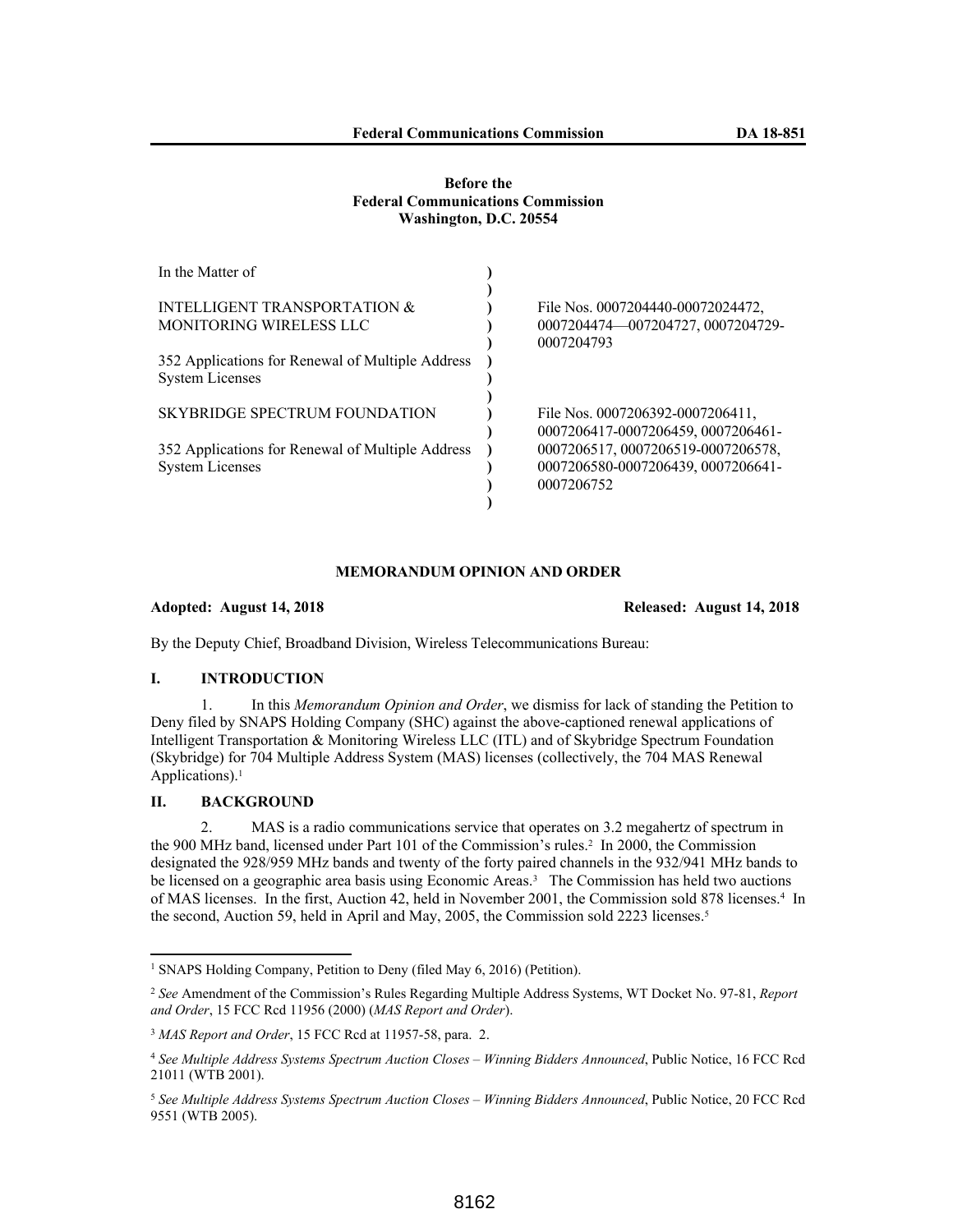3. Originally, the licenses at issue here were assigned to ITL, which won 352 MAS licenses in Auction 59.<sup>6</sup> On March 29, 2006, ITL's long form application was granted, and it was issued licenses for each of the markets for which it was the winning bidder.<sup>7</sup> Under Section 101.1325(b) of the Commission's Rules, ITL had until March 29, 2011, or five years after its licenses were granted, to provide service to at least one-fifth of the population within each service area or to demonstrate "substantial service."<sup>8</sup> Rather than file construction notifications on March 29, 2011, however, ITL filed applications seeking an extension of time to construct the licenses and applications seeking to disaggregate the 352 licenses into 704 licenses and assign 352 of those licenses to Skybridge.<sup>9</sup> Under the assignment applications, Skybridge agreed to assume the performance obligations for the entire Economic Area in which the individual licenses are located, as permitted by section  $101.1323(c)$  of the Commission's rules. The Wireless Telecommunications Bureau ("Bureau") granted the applications for extensions of time to construct the licenses and the applications to disaggregate the 352 licenses.<sup>10</sup>

4. On February 6, 2016, the Wireless Telecommunications Bureau ("Bureau") accepted applications seeking consent to the transfer of control of ITL and Skybridge to Susan L. Uecker in her capacity as a receiver.<sup>11</sup> Until the appointment of Ms. Uecker, ITL and Skybridge were two of multiple entities that were under the control of Warren Havens.<sup>12</sup>

Six weeks later, on March 28, 2016, Ms. Uecker filed applications to renew ITL's 352 MAS licenses.<sup>13</sup> The next day, March 29, 2016, Ms. Uecker filed two sets of applications with respect to Skybridge's MAS licenses – applications for a 12 month extension of time to demonstrate substantial service, and separate applications to renew the licenses.<sup>14</sup> In a separate order being released today, we deny the Skybridge applications for extension of time and note that the Skybridge licenses automatically terminated on March 29, 2016.<sup>15</sup>

6. A month later, on May 6, 2016, SHC filed mutually exclusive applications for the 704 MAS licenses and a Petition to Deny the renewal applications that Ms. Uecker had filed on behalf of ITL and Skybridge for their respective MAS licenses.<sup>16</sup> SHC argues that ITL and Skybridge should be denied a renewal expectancy for the MAS licenses because neither entity makes any showing whatsoever that

<sup>9</sup> Skybridge Request at 2.

<sup>10</sup> *See Wireless Telecommunications Bureau Assignment of License Authorizations, Transfer of Control of Licensee Applications, De Facto Transfer Lease Applications and Spectrum Manager Lease Notifications, Designated Entity Eligibility Event Applications, and Designated Entity Annual Reports Action*, Public Notice, Report No. 10431 (Apr. 15, 2015) at 2; File Nos. 0004668905-0004669256 (granted Sep. 8, 2014).

<sup>11</sup> File Nos. 0007060862 (ITL) and 0007061847 (Skybridge) (filed Dec. 17, 2015, accepted Feb. 6, 2016).

<sup>12</sup> Skybridge Request at 2-3.

<sup>13</sup> *See e.g.* File No. 0007204448. The file numbers of the ITL renewal applications are contained in the Appendix to this *Memorandum Opinion and Order*.

<sup>14</sup> The Appendix to Skybridge Spectrum Foundation, *Memorandum Opinion and Order,* DA 17-XXX (WTB BD 2017) (*Skybridge Extension MO&O*) contains the file numbers of the applications for extension of time and applications for renewal of license.

<sup>15</sup> *See Skybridge Extension MO&O*.

<sup>16</sup> Petition.

<sup>6</sup> *See Multiple Address Systems Spectrum Auction Closes – Winning Bidders Announced for Auction No. 59*, Public Notice, 20 FCC Rcd 9551, 9560 (WTB 2005).

<sup>7</sup> Skybridge Spectrum Foundation, Request for Limited Extension of Construction Deadlines (filed Mar. 29, 2016) (Skybridge Request) at 2-3.

<sup>8</sup> *See* 47 C.F.R. § 101.1325(b).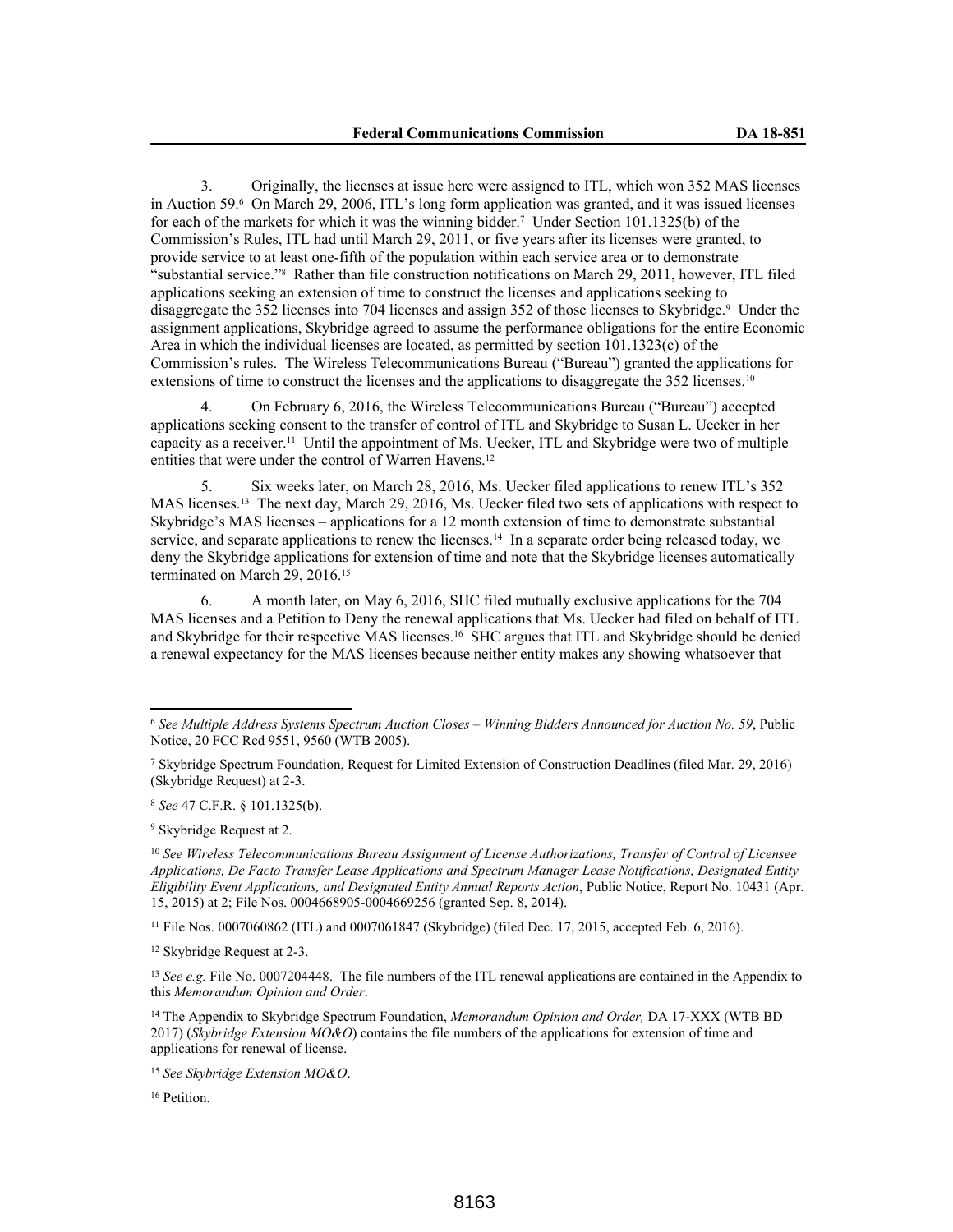they have constructed anything in connection with the 704 MAS licenses.<sup>17</sup> SHC argues that the Bureau has rejected arguments similar to the arguments made by ITL and Skybridge in connection with other licenses issued to licensees controlled by Warren Havens.<sup>18</sup> SHC further argues that it should be awarded the 704 MAS licenses because in its mutually exclusive applications it commits to begin construction in certain markets within 12 months and to satisfy all applicable construction and coverage requirements within 48 months of being awarded the licenses.<sup>19</sup>

7. On May 16, 2016, Ms. Uecker filed an Opposition to the Petition to Deny on behalf of ITL and Skybridge.<sup>20</sup> Ms. Uecker argues that the Commission should dismiss the Petition to Deny because SHC does not have standing and because the Petition is otherwise without merit.<sup>21</sup> First, she maintains that SHC is not a "party in interest" because its mutually exclusive applications for the 704 MAS licenses were not properly filed.<sup>22</sup> Because these applications are improper, she argues, they offer no basis for SHC to assert an interest in the 704 MAS Renewal Applications.<sup>23</sup> In fact, the SHC applications were found to be defective, and have been dismissed.<sup>24</sup> Second, Ms. Uecker maintains that SHC's arguments concerning Warren Havens are irrelevant because she controls the licenses as the courtappointed receiver for both ITL and Skybridge.<sup>25</sup> She notes that as the receiver, she is obligated to preserve the value of the licenses.<sup>26</sup> Third, she maintains that because the Commission has previously recognized that ITL has no construction, geographic coverage, or substantial service obligations, SHC is incorrect in its understanding of ITL's buildout obligations.<sup>27</sup>

8. On May 26, 2016, SHC filed a Reply to Opposition to Petition to Deny.<sup>28</sup> SHC argues that it has standing because it filed mutually exclusive applications for the 704 MAS licenses, which the Commission had not at the time of the Petition determined to be either improperly filed or otherwise defective.<sup>29</sup> SHC also argues that, even if the competing applications were dismissed, it would still have standing under *Jacksonville Broadcasting Corp. v. FCC*. 30

In the alternative, SHC argues that the Commission should reach the merits of the petition to deny without regard to Petitioner's standing as a "party in interest."<sup>31</sup> SHC cites four cases in which the Commission disposed of Petitions to Deny filed by Warren Havens individually or in concert

<sup>24</sup> Letter from Stephen C. Buenzow, Deputy Chief, Broadband Division, FCC Wireless Telecommunications Bureau, to Elizabeth R. Sachs, Esq. and Todd B. Lantor, Esq., Lukas, Nace, Guitierrez & Sachs, LLP (July 5, 2016).

<sup>25</sup> Opposition at 4-5.

<sup>26</sup> Opposition at 5.

<sup>27</sup> Opposition at 6.

<sup>31</sup> Reply at 2.

<sup>&</sup>lt;sup>17</sup> Petition at 3.

<sup>18</sup> Petition at 4-5.

<sup>&</sup>lt;sup>19</sup> Petition at 5.

<sup>20</sup> Susan Uecker, Opposition of Intelligent Transportation & Monitoring Wireless LLC and Skybridge Spectrum Foundation to Petition to Deny (filed May 16, 2016) (Opposition).

<sup>21</sup> Opposition at 1.

<sup>22</sup> Opposition at 2.

<sup>23</sup> Opposition at 2.

<sup>28</sup> SNAPS Holding Company, Reply to Opposition to Petition to Deny (filed May 26, 2016) (Reply).

 $29$  Reply at 1-2.

<sup>30</sup> Reply at 2, n.5. *Jacksonville Broadcasting Corp. v. Federal Communications Commission*, 348 F.2d 75 (1965).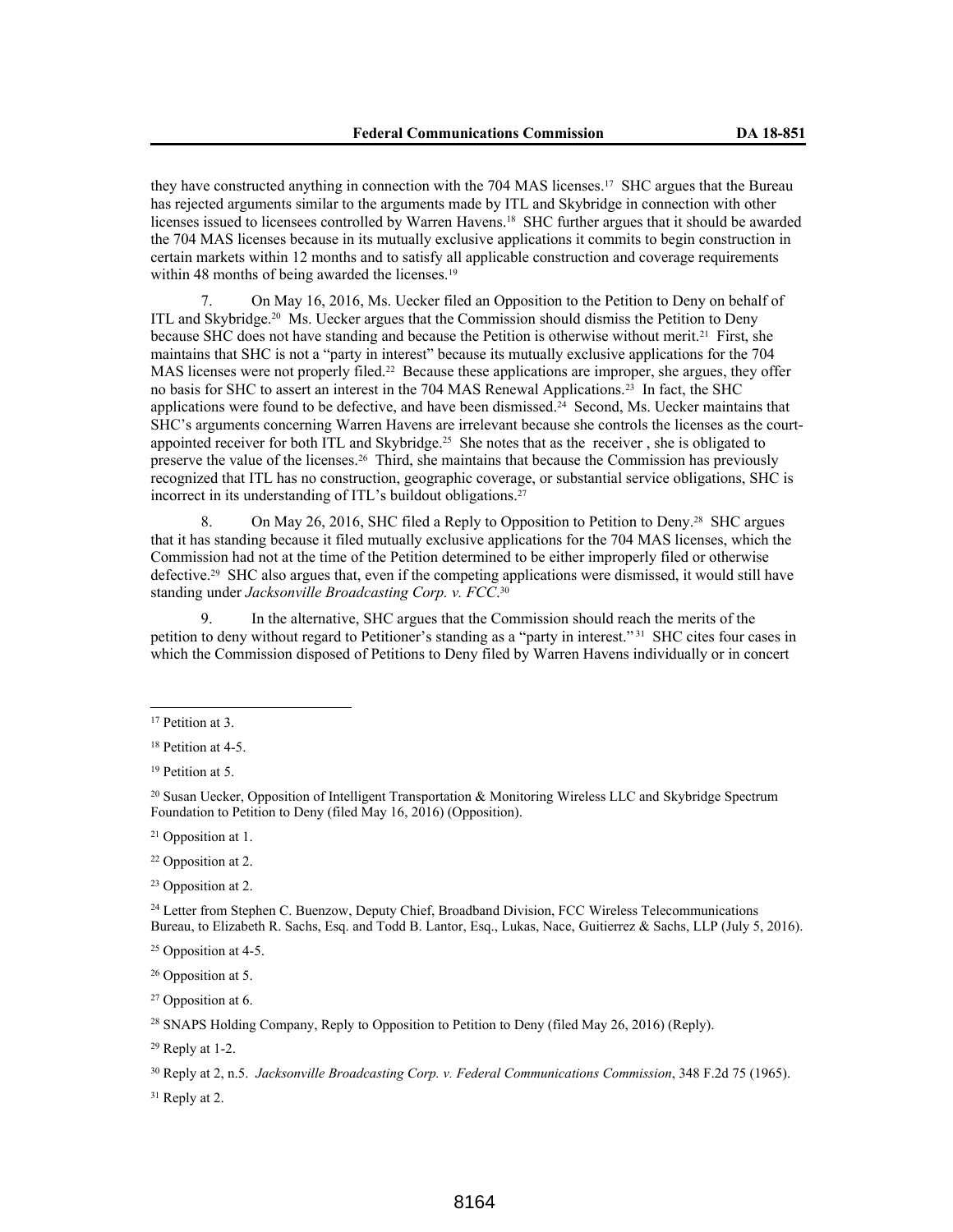with Havens licensees without addressing standing and in two of those proceedings, the Commission decided the substantive issues raised by Havens and Havens licensees.<sup>32</sup>

# **III. DISCUSSION**

10. The Commission's rules require that a petition to deny must contain specific allegations of fact sufficient to make a prima facie showing that the petitioner is a party in interest.<sup>33</sup> To establish party-in-interest standing, a petitioner must allege facts sufficient to demonstrate that grant of the subject application would cause it to suffer a direct injury.<sup>34</sup> In addition, petitioners must demonstrate a causal link between the claimed injury and the challenged action.<sup>35</sup> To demonstrate a causal link, petitioners must establish that the injury can be traced to the challenged action and that the injury would be prevented or redressed by the relief requested.<sup>36</sup> An organization may meet these standards in its own right or may demonstrate that one or more of its members meets them.<sup>37</sup> As discussed below, SHC fails to establish party-in-interest standing, and accordingly, we dismiss the SHC Petition to Deny.

11. SHC has not shown that it is a "party-in-interest" because it has not alleged facts sufficient to demonstrate that a grant of the 704 MAS Renewal Applications would cause it to suffer a direct injury. SHC based its assertion of "party-in-interest" status on its filing of mutually exclusive applications for the 704 MAS licenses.<sup>38</sup> As noted above, however, those applications, were defective and have been dismissed.<sup>39</sup> The fact that the dismissal came after the Petition to Deny was filed is immaterial; SHC's applications were always defective and thus could not serve to create standing. SHC cannot show that it will suffer a direct injury if Ms. Uecker's renewal applications on behalf of ITL and Skybridge are granted because SHC never had any valid mutually exclusive applications.

12. SHC further maintains that, even if the Commission were to dismiss its mutually exclusive applications (as it ultimately did), SHC still has standing under *Jacksonville Broadcasting Corp. v. FCC*, <sup>40</sup> in which the court held that a disqualified applicant had standing to appeal the grant of a license.<sup>41</sup> We disagree. The Court of Appeals has limited *Jacksonville Broadcasting Corp. v. FCC* by clarifying that "one who seeks to overturn a Commission licensing decision in the capacity of a disappointed applicant must actually apply, and must do so in timely fashion."<sup>42</sup> Indeed, the Court in *Coalition for the Preservation of Hispanic Broadcasting* overruled *Jacksonville Broadcasting* to the extent that case was inconsistent with the requirement to file a timely application. Since SHC did not file a timely application within a window in which comparative renewal applications could be filed, *Coalition for the Preservation of Hispanic Broadcasting* supports a conclusion that SHC lacks standing.

<sup>36</sup> *Id*.

<sup>37</sup> *See, e.g., Friends of the Earth, Inc.,* 18 FCC Rcd 23622, paras. 2-3 (2003).

<sup>38</sup> *See* Reply at 1-2.

<sup>32</sup> Reply at 2 *citing Cornerstone SMR, Inc.,* Order, 27 FCC Rcd 5900 (WTB MD 2012); *Paging Systems, Inc.*, Order on Reconsideration and Order, 25 FCC Rcd 5762 (WTB MD 2010); *Mobex Network Services, LLC,* Order, 19 FCC Rcd (WTB PS&CID 2004); *Paging Systems, Inc.,* Order, 24 FCC Rcd 5309 (WTB MD 2009).

<sup>33</sup> 47 C.F.R. § 1.939(d).

<sup>34</sup> Wireless Co., L.P., *Order*, 10 FCC Rcd 13233, 13235, para. 7 (WTB 1995) (*Wireless Co*.), citing *Sierra Club v*. *Morton*, 405 U.S. 727, 733 (1972).

<sup>35</sup> *Wireless Co*., 10 FCC Rcd at 13235 ¶ 7.

<sup>&</sup>lt;sup>39</sup> Letter from Stephen C. Buenzow, Deputy Chief, Broadband Division, FCC Wireless Telecommunications Bureau, to Elizabeth R. Sachs, Esq. and Todd B. Lantor, Esq., Lukas, Nace, Guitierrez & Sachs, LLP (July 5, 2016).

<sup>40</sup> *Jacksonville Broadcasting Corp. v. Federal Communications Commission*, 348 F.2d 75 (1965).

 $41$  Reply at 2, n.5.

<sup>42</sup> *Coalition for the Preservation of Hispanic Broadcasting v. FCC*, 931 F.2d 73, 79 (D.C. Cir. 1991).